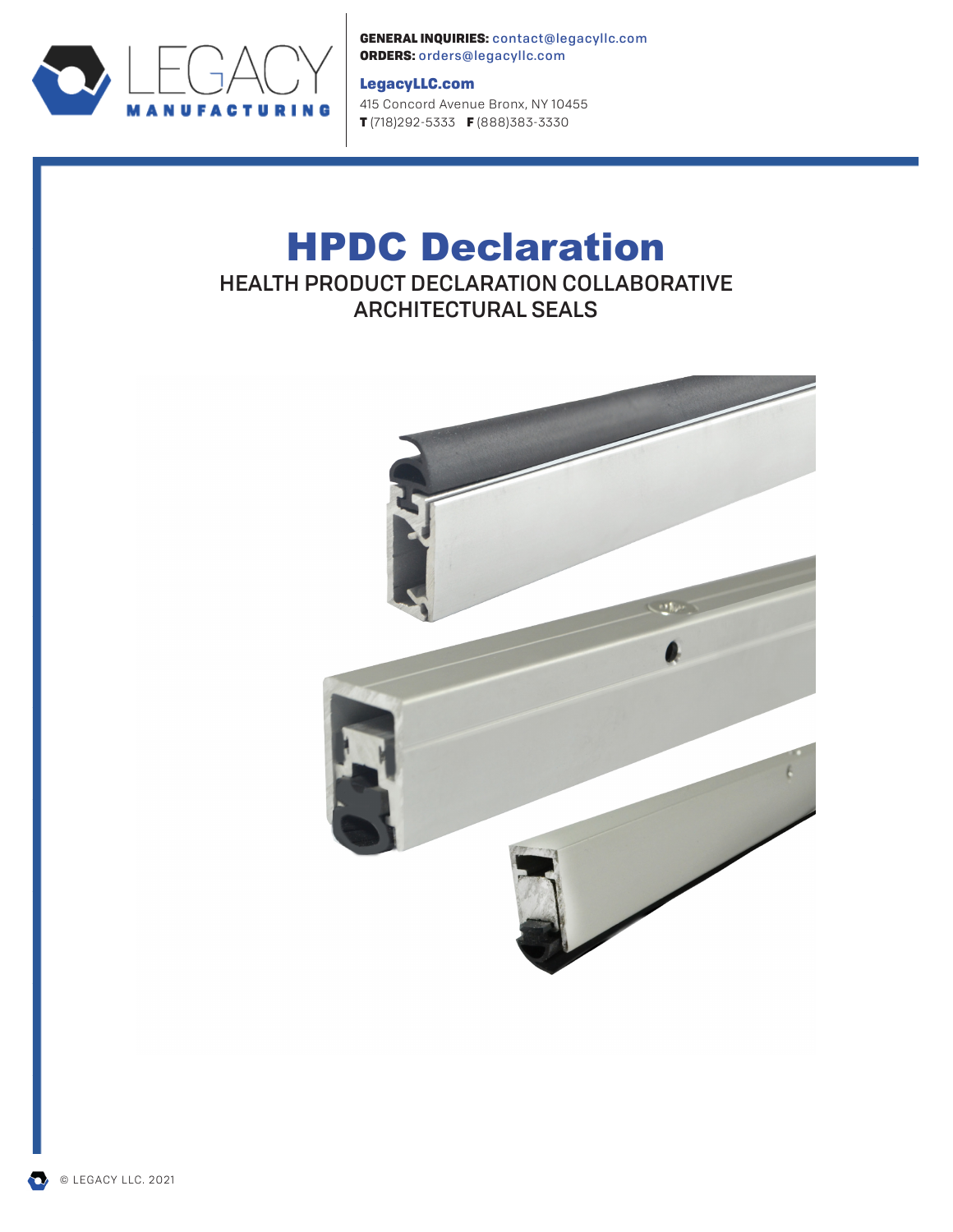# **Legacy Architectural Seals (Silicone) by Legacy Manufacturing**

# **Health Product Declaration v2.2** created via: HPDC Online Builder

## **HPD UNIQUE IDENTIFIER:** 23842

**CLASSIFICATION:** 08 71 00 Door Hardware

**PRODUCT DESCRIPTION:** Legacy Architectural Adjustable Seals ( Silicone) provide adjustability that helps compensate for gaps, protect against weather conditions, sound frequency, and helps satisfy some building and fire codes.

# **CONTENT INVENTORY**

- Inventory Reporting Format
- Nested Materials Method
- **6** Basic Method
- Threshold Disclosed Per
- C Material ⊙ Product
- Threshold level  $C$  100 ppm 1,000 ppm C Per GHS SDS Other
- Residuals/Impurities Considered Partially Considered **C** Not Considered **Explanation(s) provided for Residuals/Impurities?** ⊙ Yes O No

# **E** Section 1: Summary **Basic** Method / Product Threshold

| All Substances Above the Threshold Indicated Are: |                                                          |
|---------------------------------------------------|----------------------------------------------------------|
| Characterized                                     | ∩ Yes Ex/SC ∩ Yes ∩ No                                   |
| % weight and role provided for all substances.    |                                                          |
| Screened                                          | ∩ Yes Ex/SC ⊙ Yes ∩ No                                   |
| results disclosed.                                | All substances screened using Priority Hazard Lists with |
| <b>Identified</b>                                 | ○ Yes Ex/SC ⊙ Yes ○ No                                   |
| and Identifier.                                   | All substances disclosed by Name (Specific or Generic)   |

### **CONTENT IN DESCENDING ORDER OF QUANTITY**

Summary of product contents and results from screening individual chemical substances against HPD Priority Hazard Lists and the GreenScreen for Safer Chemicals®. The HPD does not assess whether using or handling this product will expose individuals to its chemical substances or any health risk. Refer to Section 2 for further details.

**MATERIAL** | **SUBSTANCE** | *RESIDUAL OR IMPURITY* GREENSCREEN SCORE | HAZARD TYPE

**LEGACY ARCHITECTURAL SEALS (SILICONE) [ QUARTZ** LT-1 | CAN **KIESELGUHR, CALCINED** LT-UNK **CRISTOBALITE** LT-1 | CAN **ALUMINUM ALLOY** NoGS **BIS(2,4-DICHLOROBENZOYL)PEROXIDE** LT-P1 | MUL **TITANIUM DIOXIDE** LT-1 | CAN | END **]**

## **VOLATILE ORGANIC COMPOUND (VOC) CONTENT**

VOC Content data is not applicable for this product category.

Number of Greenscreen BM-4/BM3 contents ... 0

Contents highest concern GreenScreen Benchmark or List translator Score ... LT-1 Nanomaterial ... No **INVENTORY AND SCREENING NOTES:** Silicone Extruded Rubber Compound

**CERTIFICATIONS AND COMPLIANCE** *See Section 3 for additional listings.* VOC emissions: N/A

**CONSISTENCY WITH OTHER PROGRAMS**

No pre-checks completed or disclosed.

Third Party Verified? Yes ⊙ No

PREPARER: Self-Prepared VERIFIER: VERIFICATION #:

SCREENING DATE: 2021-02-22 PUBLISHED DATE: 2021-02-22 EXPIRY DATE: 2024-02-22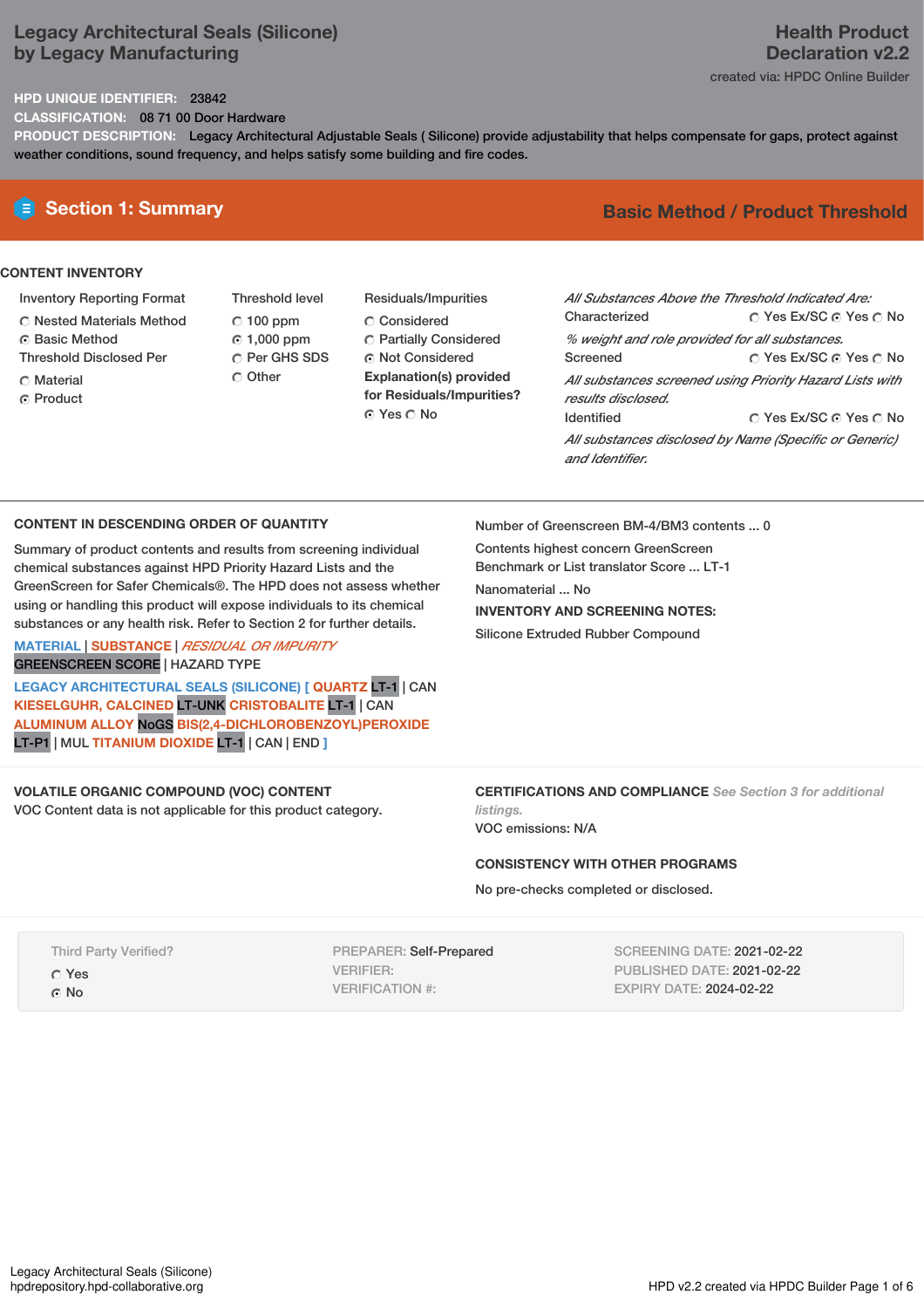This section lists contents in a product based on specific threshold(s) and reports detailed health information including hazards. This HPD uses the *inventory method indicated above, which is one of three possible methods:*

- *Basic Inventory method with Product-level threshold.*
- *Nested Material Inventory method with Product-level threshold*
- *Nested Material Inventory method with individual Material-level thresholds*

Definitions and requirements for the three inventory methods and requirements for each data field can be found in the HPD Open Standard version *2.2, available on the HPDC website at: [www.hpd-collaborative.org/hpd-2-2-standard](https://www.hpd-collaborative.org/hpd-2-2-standard)*

# **LEGACY ARCHITECTURAL SEALS (SILICONE)**

PRODUCT THRESHOLD: 1000 ppm RESIDUALS AND IMPURITIES CONSIDERED: No

RESIDUALS AND IMPURITIES NOTES: Residual and impurities have not been considered in this product

OTHER PRODUCT NOTES:

**QUARTZ** ID: **14808-60-7**

|                           | HAZARD SCREENING METHOD: Pharos Chemical and Materials Library HAZARD SCREENING DATE: 2021-02-22 |                                      |                                                                                  |          |                                            |
|---------------------------|--------------------------------------------------------------------------------------------------|--------------------------------------|----------------------------------------------------------------------------------|----------|--------------------------------------------|
| %: $10.0000 - 30.0000$    | <b>GS: LT-1</b>                                                                                  |                                      | RC: None                                                                         | NANO: No | <b>SUBSTANCE ROLE: Filler</b>              |
| <b>HAZARD TYPE</b>        | <b>AGENCY AND LIST TITLES</b>                                                                    |                                      | <b>WARNINGS</b>                                                                  |          |                                            |
| <b>CAN</b>                | <b>US CDC - Occupational Carcinogens</b>                                                         |                                      | Occupational Carcinogen                                                          |          |                                            |
| <b>CAN</b>                | CA EPA - Prop 65                                                                                 |                                      | Carcinogen - specific to chemical form or exposure<br>route                      |          |                                            |
| CAN                       | US NIH - Report on Carcinogens                                                                   |                                      | Known to be Human Carcinogen (respirable size -<br>occupational setting)         |          |                                            |
| CAN                       | <b>MAK</b>                                                                                       |                                      | Carcinogen Group 1 - Substances that cause cancer in<br>man                      |          |                                            |
| CAN                       | <b>IARC</b>                                                                                      |                                      | Group 1 - Agent is carcinogenic to humans - inhaled<br>from occupational sources |          |                                            |
| CAN                       | <b>IARC</b>                                                                                      |                                      |                                                                                  |          | Group 1 - Agent is Carcinogenic to humans  |
| <b>CAN</b>                | GHS - Australia                                                                                  |                                      | H350i - May cause cancer by inhalation                                           |          |                                            |
| <b>CAN</b>                | GHS - New Zealand                                                                                |                                      |                                                                                  |          | 6.7A - Known or presumed human carcinogens |
| <b>CAN</b><br>GHS - Japan |                                                                                                  | Carcinogenicity - Category 1A [H350] |                                                                                  |          |                                            |

SUBSTANCE NOTES:

| <b>KIESELGUHR, CALCINED</b> | ID: 91053-39-3                                                 |                 |                                   |                                                |
|-----------------------------|----------------------------------------------------------------|-----------------|-----------------------------------|------------------------------------------------|
|                             | HAZARD SCREENING METHOD: Pharos Chemical and Materials Library |                 | HAZARD SCREENING DATE: 2021-02-22 |                                                |
| %: $1.0000 - 5.0000$        | <b>GS: LT-UNK</b>                                              | <b>RC:</b> None | NANO: <b>No</b>                   | <b>SUBSTANCE ROLE: Filler</b>                  |
| <b>HAZARD TYPE</b>          | <b>AGENCY AND LIST TITLES</b>                                  | <b>WARNINGS</b> |                                   |                                                |
| None found                  |                                                                |                 |                                   | No warnings found on HPD Priority Hazard Lists |
| <b>SUBSTANCE NOTES:</b>     |                                                                |                 |                                   |                                                |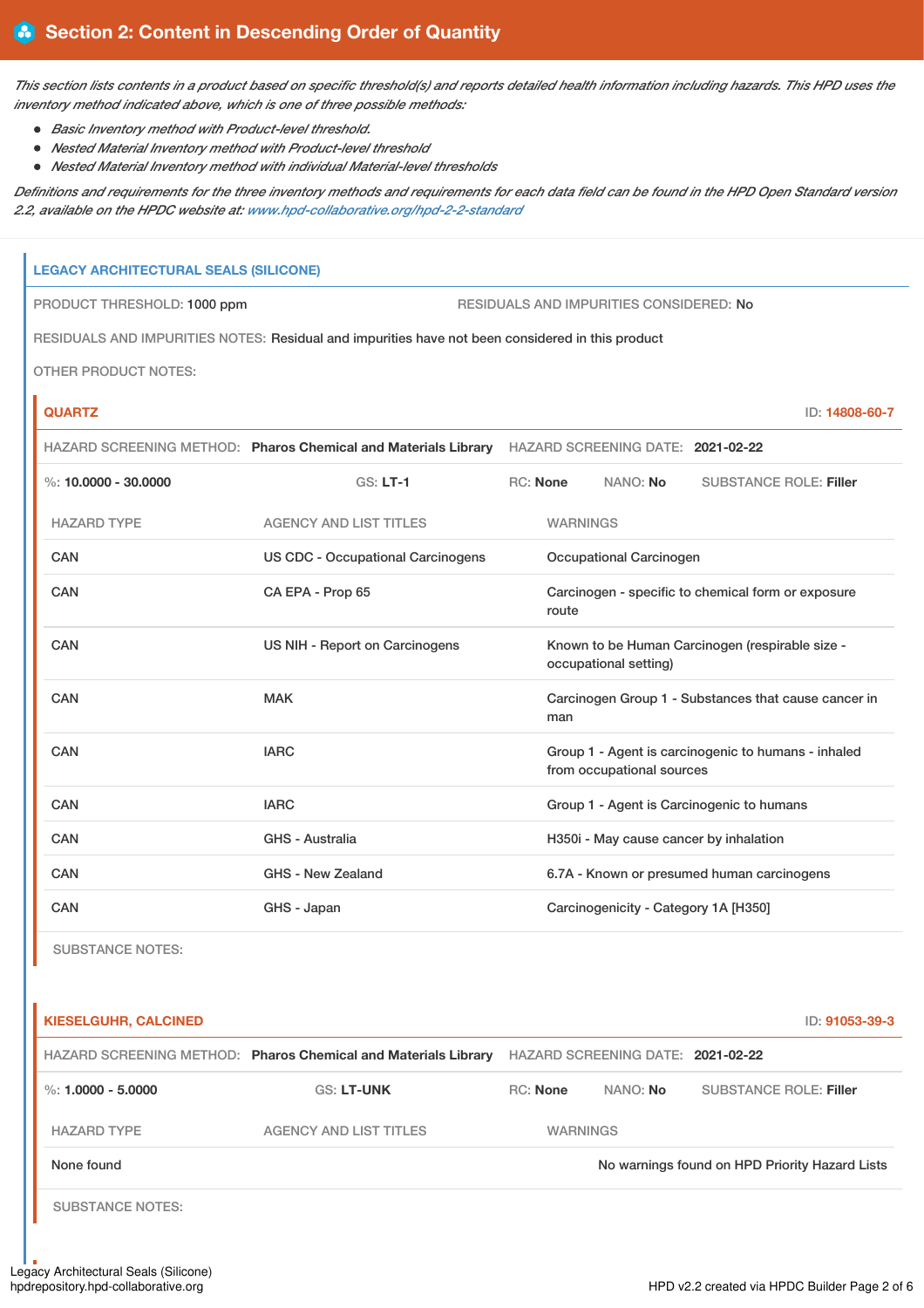|                                              |                                          | HAZARD SCREENING METHOD: Pharos Chemical and Materials Library HAZARD SCREENING DATE: 2021-02-22 |
|----------------------------------------------|------------------------------------------|--------------------------------------------------------------------------------------------------|
| $\%: 1.0000 - 5.0000$                        | <b>GS: LT-1</b>                          | RC: None<br>NANO: No<br><b>SUBSTANCE ROLE: Filler</b>                                            |
| <b>HAZARD TYPE</b>                           | <b>AGENCY AND LIST TITLES</b>            | <b>WARNINGS</b>                                                                                  |
| <b>CAN</b>                                   | <b>US CDC - Occupational Carcinogens</b> | <b>Occupational Carcinogen</b>                                                                   |
| <b>CAN</b>                                   | CA EPA - Prop 65                         | Carcinogen - specific to chemical form or exposure<br>route                                      |
| <b>CAN</b>                                   | US NIH - Report on Carcinogens           | Known to be Human Carcinogen (respirable size -<br>occupational setting)                         |
| <b>CAN</b>                                   | <b>MAK</b>                               | Carcinogen Group 1 - Substances that cause cancer in<br>man                                      |
| <b>CAN</b>                                   | <b>IARC</b>                              | Group 1 - Agent is carcinogenic to humans - inhaled<br>from occupational sources                 |
| CAN                                          | <b>GHS - Australia</b>                   | H350i - May cause cancer by inhalation                                                           |
| <b>CAN</b>                                   | GHS - New Zealand                        | 6.7A - Known or presumed human carcinogens                                                       |
| CAN                                          | GHS - Japan                              | Carcinogenicity - Category 1A [H350]                                                             |
| <b>SUBSTANCE NOTES: filler reinforcement</b> |                                          |                                                                                                  |
|                                              |                                          |                                                                                                  |
| <b>ALUMINUM ALLOY</b>                        |                                          | ID: 37268-38-5                                                                                   |
|                                              |                                          | HAZARD SCREENING METHOD: Pharos Chemical and Materials Library HAZARD SCREENING DATE: 2021-02-22 |
| $\%: 1.0000$                                 | <b>GS: NoGS</b>                          | RC: None<br>NANO: No<br>SUBSTANCE ROLE: Alloy element                                            |
| <b>HAZARD TYPE</b>                           | <b>AGENCY AND LIST TITLES</b>            | <b>WARNINGS</b>                                                                                  |

None found Now arrings found on HPD Priority Hazard Lists

SUBSTANCE NOTES:

| BIS(2,4-DICHLOROBENZOYL)PEROXIDE | ID: 133-14-2                                                   |          |                                   |                                |                |
|----------------------------------|----------------------------------------------------------------|----------|-----------------------------------|--------------------------------|----------------|
|                                  | HAZARD SCREENING METHOD: Pharos Chemical and Materials Library |          | HAZARD SCREENING DATE: 2021-02-22 |                                |                |
| %: $0.1000 - 1.0000$             | GS: LT-P1                                                      | RC: None | NANO: No                          | SUBSTANCE ROLE: Curing agent   |                |
| <b>HAZARD TYPE</b>               | <b>AGENCY AND LIST TITLES</b>                                  |          | <b>WARNINGS</b>                   |                                |                |
| <b>MUL</b>                       | German FEA - Substances Hazardous to<br>Waters                 |          | Class 2 - Hazard to Waters        |                                |                |
| <b>SUBSTANCE NOTES:</b>          |                                                                |          |                                   |                                |                |
|                                  |                                                                |          |                                   |                                |                |
| <b>TITANIUM DIOXIDE</b>          |                                                                |          |                                   |                                | ID: 13463-67-7 |
|                                  | HAZARD SCREENING METHOD: Pharos Chemical and Materials Library |          | HAZARD SCREENING DATE: 2021-02-22 |                                |                |
| %: $0.1000 - 1.0000$             | $GS: LT-1$                                                     | RC: None | NANO: No                          | <b>SUBSTANCE ROLE: Pigment</b> |                |
|                                  |                                                                |          |                                   |                                |                |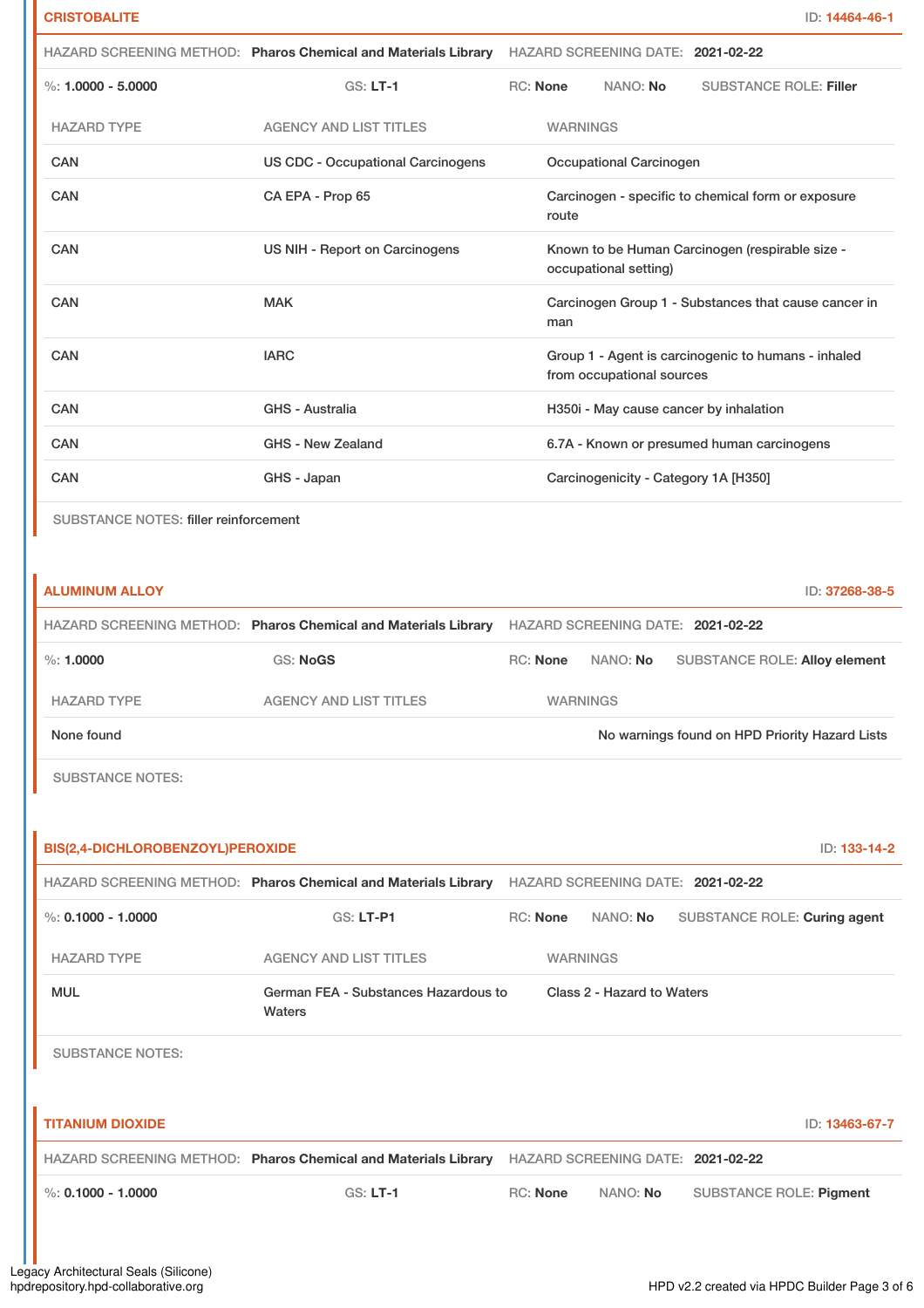| <b>HAZARD TYPE</b> | <b>AGENCY AND LIST TITLES</b>                | <b>WARNINGS</b>                                                                                         |
|--------------------|----------------------------------------------|---------------------------------------------------------------------------------------------------------|
| <b>CAN</b>         | EU - GHS (H-Statements)                      | H351 - Suspected of causing cancer                                                                      |
| <b>CAN</b>         | US CDC - Occupational Carcinogens            | Occupational Carcinogen                                                                                 |
| <b>CAN</b>         | CA EPA - Prop 65                             | Carcinogen - specific to chemical form or exposure<br>route                                             |
| <b>CAN</b>         | <b>IARC</b>                                  | Group 2B - Possibly carcinogenic to humans - inhaled<br>from occupational sources                       |
| <b>CAN</b>         | <b>MAK</b>                                   | Carcinogen Group 3A - Evidence of carcinogenic effects<br>but not sufficient to establish MAK/BAT value |
| <b>END</b>         | <b>TEDX</b> - Potential Endocrine Disruptors | <b>Potential Endocrine Disruptor</b>                                                                    |
| CAN                | <b>MAK</b>                                   | Carcinogen Group 4 - Non-genotoxic carcinogen with<br>low risk under MAK/BAT levels                     |

SUBSTANCE NOTES: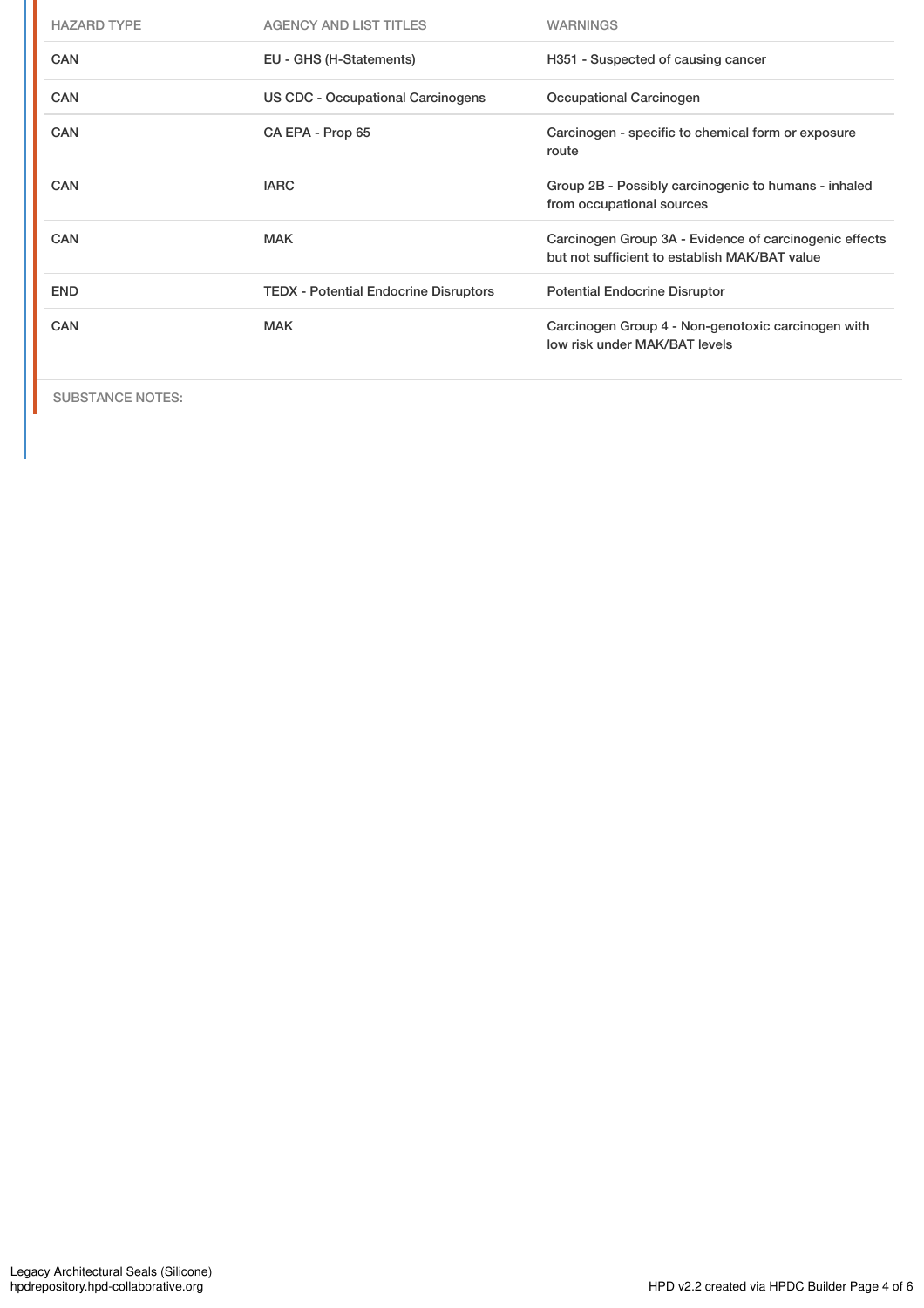This section lists applicable certification and standards compliance information for VOC emissions and VOC content. Other types of health or *environmental performance testing or certifications completed for the product may be provided.*

| <b>VOC EMISSIONS</b>                                          | N/A                                                              |  |
|---------------------------------------------------------------|------------------------------------------------------------------|--|
| CERTIFYING PARTY: Self-declared<br>APPLICABLE FACILITIES: N/A | ISSUE DATE: 2021-02- EXPIRY DATE:<br>CERTIFIER OR LAB: N/A<br>22 |  |
| CERTIFICATE URL:                                              |                                                                  |  |

CERTIFICATION AND COMPLIANCE NOTES: No Testing Has Been Performed

# **Section 4: Accessories**

This section lists related products or materials that the manufacturer requires or recommends for installation (such as adhesives or fasteners), maintenance, cleaning, or operations. For information relating to the contents of these related products, refer to their applicable Health Product *Declarations, if available.*

No accessories are required for this product.

# **Section 5: General Notes**

Legacy Architectural Adjustable Seals ( Silicone) provide adjustability that helps compensate for gaps, protect against weather conditions, sound frequency, and helps satisfy some building and fire codes.